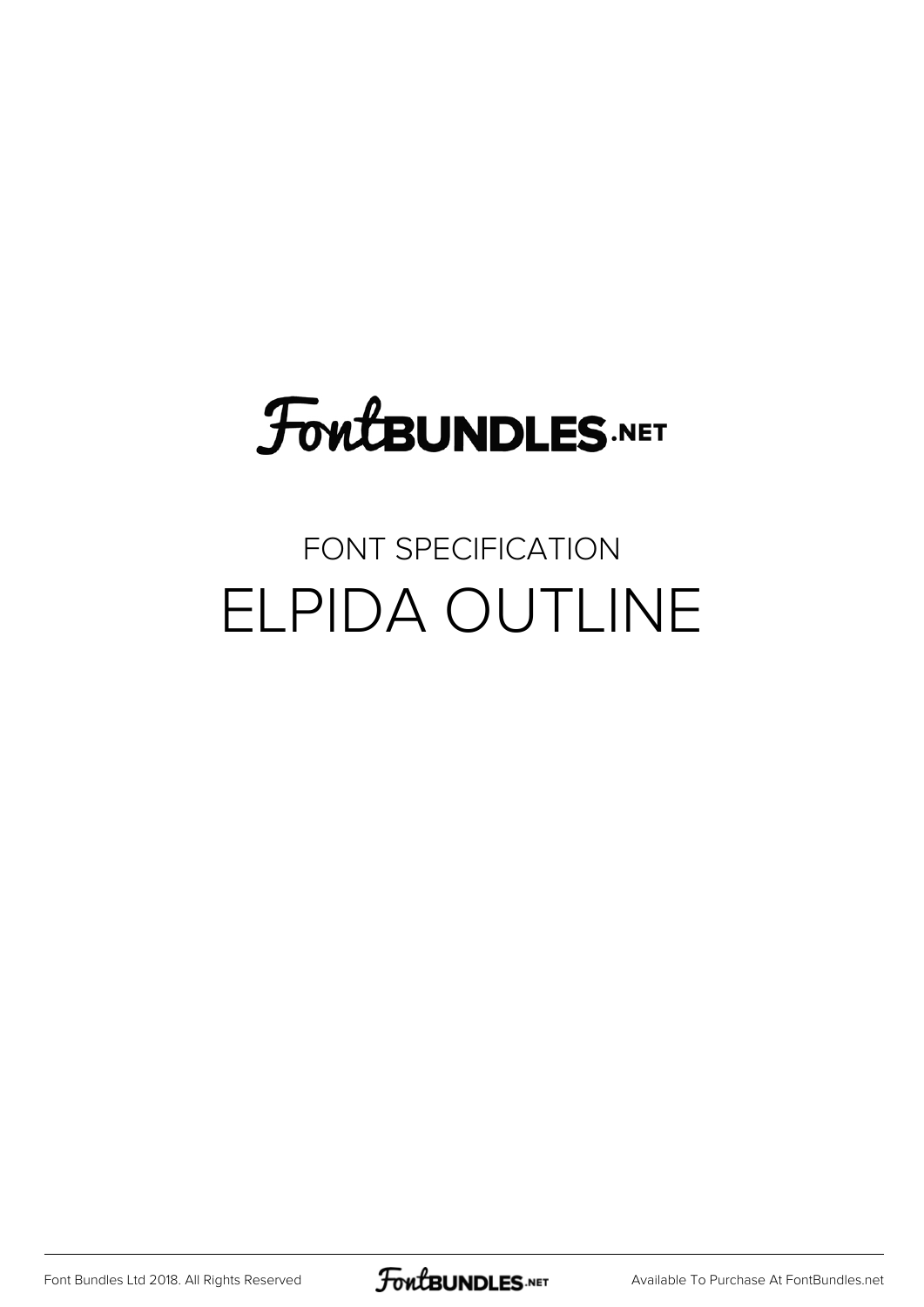#### ELPIDA OUTLINE - Regular

**Uppercase Characters** 

# ABCDEFGHIJKLMNOPORSTUVW XVZ

Lowercase Characters

abcdefghijk Imnopgrstuvwxyz

**Numbers** 

### 0123456789

Punctuation and Symbols



All Other Glyphs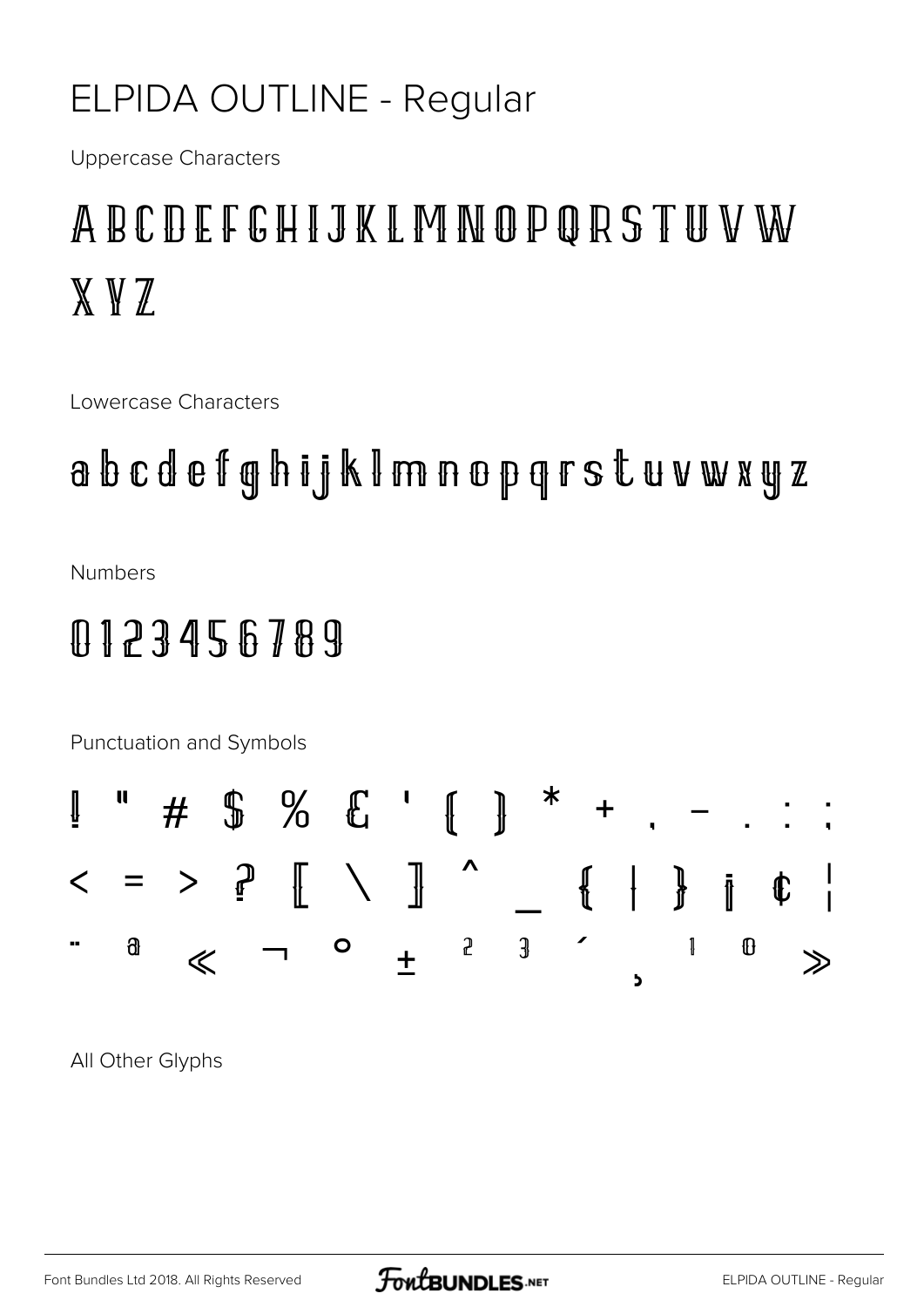|                     |                      |                                                                    |                                                         |                         |                 | $\mathbb{A}$ $\mathbb{A}$ $\mathbb{A}$ $\mathbb{A}$ $\mathbb{A}$ $\mathbb{A}$ $\mathbb{A}$ $\mathbb{A}$ $\mathbb{C}$                                                                                                                                                                                                                                                                                                             |              | $\mathbf{\tilde{E}}$ |
|---------------------|----------------------|--------------------------------------------------------------------|---------------------------------------------------------|-------------------------|-----------------|----------------------------------------------------------------------------------------------------------------------------------------------------------------------------------------------------------------------------------------------------------------------------------------------------------------------------------------------------------------------------------------------------------------------------------|--------------|----------------------|
|                     |                      |                                                                    |                                                         |                         |                 |                                                                                                                                                                                                                                                                                                                                                                                                                                  |              | Ñ                    |
|                     |                      |                                                                    |                                                         |                         |                 | $\begin{matrix} \mathbf{0} & \mathbf{0} & \mathbf{0} & \mathbf{0} & \mathbf{0} & \mathbf{0} & \times & \mathbf{0} \end{matrix}$                                                                                                                                                                                                                                                                                                  | $\mathbf{u}$ | Ú                    |
| $\hat{\mathbb{U}}$  |                      | $\dot{\mathbb{U}}$ $\dot{\mathbb{Y}}$ $\dot{a}$ $\dot{a}$          |                                                         |                         |                 | $\widehat{a}$ $\widehat{a}$                                                                                                                                                                                                                                                                                                                                                                                                      | $\ddot{a}$   | å                    |
| æ                   |                      |                                                                    |                                                         |                         |                 | $\begin{array}{ccccccccccccccccc}\n\mathbb{C} & \mathbb{C} & \mathbb{C} & \mathbb{C} & \mathbb{C} & \mathbb{C} & \mathbb{C} & \mathbb{C}\n\end{array} \qquad \begin{array}{ccccccccccccccccc}\n\mathbb{C} & \mathbb{C} & \mathbb{C} & \mathbb{C} & \mathbb{C}\n\end{array} \qquad \begin{array}{ccccccccccccccccc}\n\mathbb{C} & \mathbb{C} & \mathbb{C} & \mathbb{C} & \mathbb{C}\n\end{array}$                                 |              | $\mathbf{\hat{l}}$   |
| $\ddot{\textbf{J}}$ | $\tilde{\mathbb{n}}$ |                                                                    | $\begin{matrix}\n\mathbf{0} & \mathbf{0}\n\end{matrix}$ | $\mathbf{\hat{\theta}}$ | $\widetilde{D}$ | $\ddot{\mathbb{O}} \qquad \ddot{\div}$                                                                                                                                                                                                                                                                                                                                                                                           |              | $\mathbf{D}$         |
| $\mathbf{\hat{U}}$  |                      | $\begin{matrix} \mathbf{U} & \mathbf{U} & \mathbf{U} \end{matrix}$ |                                                         |                         |                 | $\begin{matrix} \mathbb{Q} & \mathbb{Q} & \mathbb{Q} & \mathbb{Q} & \mathbb{Q} & \mathbb{Q} & \mathbb{Q} & \mathbb{Q} & \mathbb{Q} & \mathbb{Q} & \mathbb{Q} & \mathbb{Q} & \mathbb{Q} & \mathbb{Q} & \mathbb{Q} & \mathbb{Q} & \mathbb{Q} & \mathbb{Q} & \mathbb{Q} & \mathbb{Q} & \mathbb{Q} & \mathbb{Q} & \mathbb{Q} & \mathbb{Q} & \mathbb{Q} & \mathbb{Q} & \mathbb{Q} & \mathbb{Q} & \mathbb{Q} & \mathbb{Q} & \mathbb{Q$ |              | $\pmb{\Downarrow}$   |